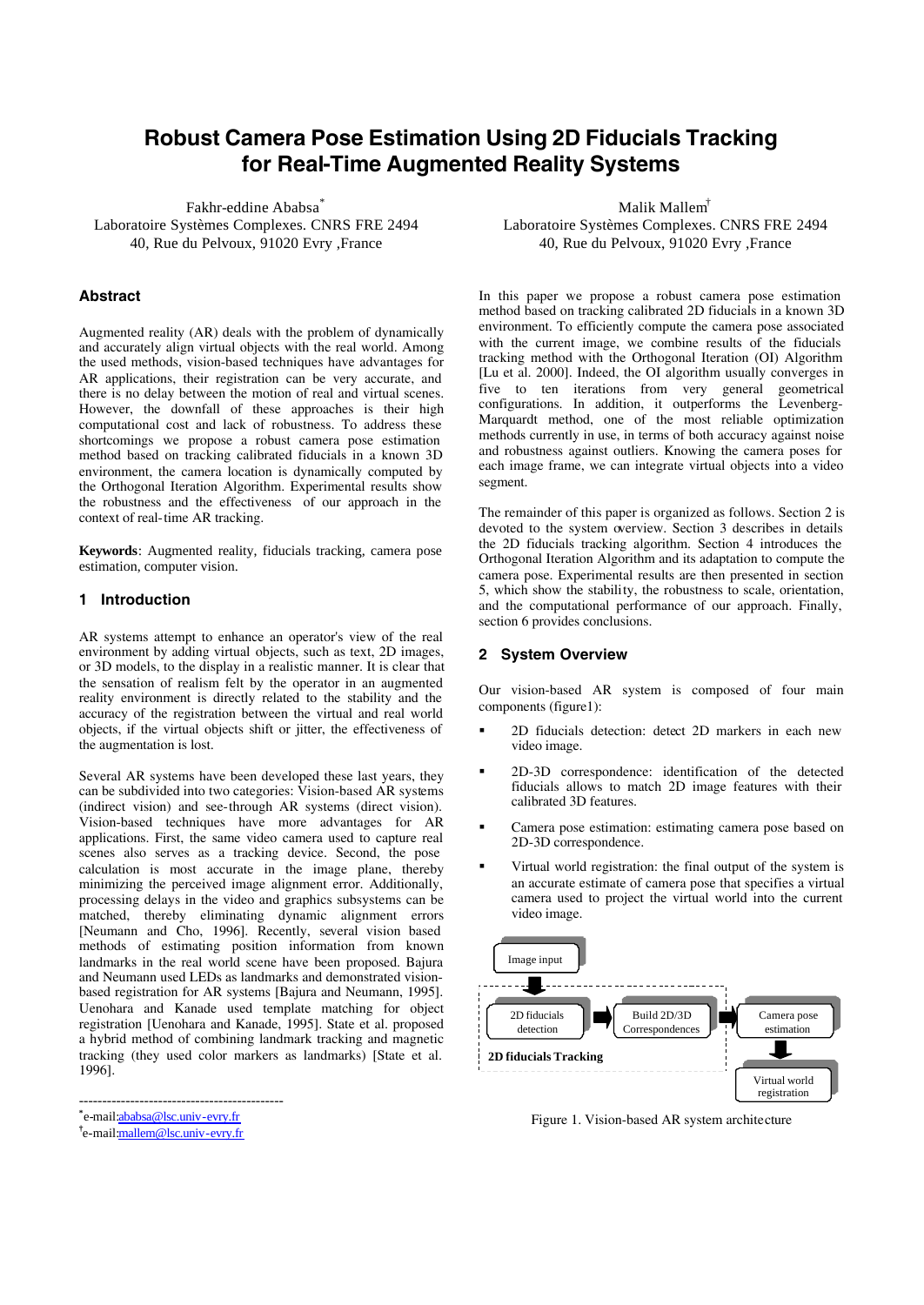## **3 Fiducials Tracking Algorithm**

In our approach we have considered a square-shaped fiducial (figure 2.a) with a fixed, black band exterior surrounding a unique image interior. The outer black band allows for location of a candidate fiducial in a captured image and the interior image allows for identification of the candidate from a set of expected images. The four corners of the located fiducial allow for the unambiguous determination of the position and orientation of the fiducial relative to a calibrated camera. Furthermore, in order to estimate location of a moving camera in the world coordinate system, Fiducials are placed in the fixed, physical environment, in this case, the cupboard and the wall (figure 2.b).



Figure 2. (a) Fiducial, (b) 3D environment with two calibrated fiducials

Our 2D fiducials tracker must uniquely identify any valid patterns within the video frame. Using a method similar to [Kato and Billinghurst, 1999], the recognition algorithm proceeds as follows:

*Image binarization:* the program uses an adaptive threshold to binarize the video image (figure 3b). Binary images contain only the important information, and can be processed very rapidly.

*Connected regions Analysis:* the system looks up connected regions of black pixels (figure 3-c) and only select the quadrilateral ones. These regions become candidates for the square marker. For each candidate found, the system segregates the contour chains (figure 3-d) into the four sides of the proposed marker, and fits a straight line to each using principal components analysis (PCA). Finally, the coordinates of the four corners are found by intersecting these lines (figure 3-e) and are stored for the next processes.

*Fiducials recognition:* for each selected region, the system takes the four corners points and maps the enclosed area to a standard 100x100 template shape. The normalized templates are then compared to the stored ones at all four orientations. A variety of methods are possible for comparing images, we have used the correlation coefficient method because it is luminance invariant. So, the mean and standard deviations for the normalized template I and stored pattern P are first computed:

$$
\mu_I = \frac{1}{xy} \sum_x \sum_y I(x, y) \tag{1}
$$

$$
\mu_P = \frac{1}{xy} \sum_x \sum_y P(x, y) \tag{2}
$$

$$
\sigma_I = \sqrt{\sum_{x} \sum_{y} (I(x, y) - \mu_I)^2}
$$
 (3)

$$
\sigma_P = \sqrt{\sum_{x} \sum_{y} (P(x, y) - \mu_P)^2}
$$
 (4)

Then, the correlation coefficient is computed as:

ρ=

$$
\frac{\sum_{x} \sum_{y} [I(x, y) - \mu_I] [P(x, y) - \mu_P]}{\sigma_I \sigma_P} \tag{5}
$$





(c) Connected regions (d) fiducial edge detection



(e) fiducial corner detection Figure 3. Fiducial extraction process

Finally, a correlation matrix is created, relating each found marker to each stored template. It allows to allocate the markers to templates by finding the greatest correlation coefficient.

## **4 Camera Pose Estimation**

The recognized marker region is used for estimating the current camera position and orientation relative to the world coordinate system. From the coordinates of four corners of the marker region on the projective image plane, a matrix representing the translation and rotation of the camera in the real world coordinate system can be calculated. Several algorithms have been developed last years. Examples are the Hung-Yeh-Harwood pose estimation algorithm [Hung et al. 1985] and the Rekimoto 3-D position reconstruction algorithm [Rekimoto and Ayatsuka, 2000]. In this work we adapted the algorithm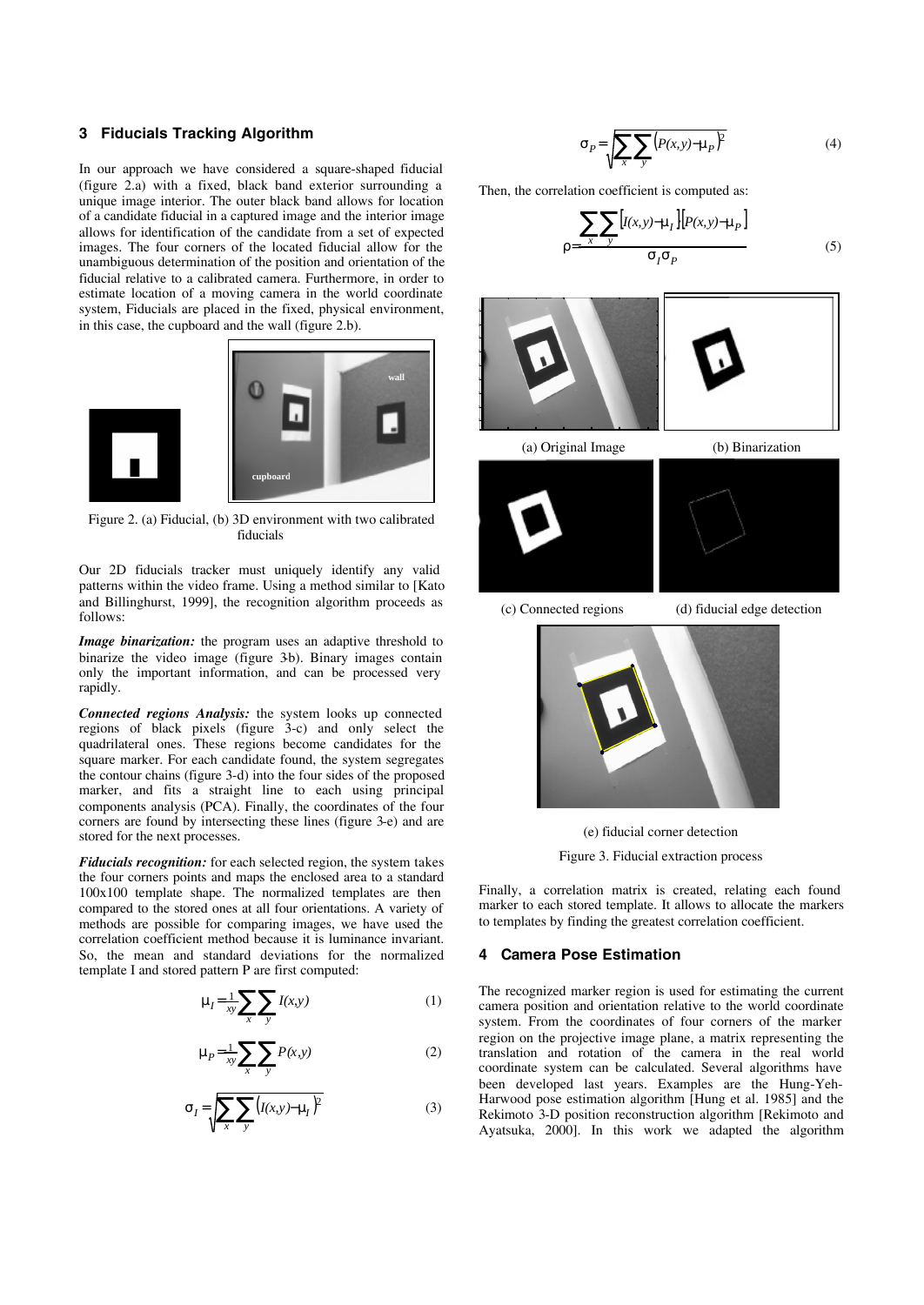proposed by Lu et al. [Lu et al. 2000], namely the Orthogonal Iteration Algorithm, to perform the camera pose estimation.

#### **4.1. Camera Model and Coordinates**

The configuration of our system includes only a moving CCD video camera. There are three principal coordinate systems, as illustrated in Figure 4: the world coordinate system W, the camera-centered coordinate system C. and the 2D image coordinate system U.



Figure 4. Camera model and the related coordinates systems

A pinhole camera models the imaging process. The origin of C is at the projection center of camera. The transformation from W to C is:

$$
\begin{bmatrix} x_c \\ y_c \\ z_c \end{bmatrix} = \begin{bmatrix} R & | & T \end{bmatrix} \begin{bmatrix} x_w \\ y_w \\ z_w \end{bmatrix}
$$
 (6)

where the rotation matrix *R* and the translation vector *T* characterize the orientation and the position of the camera with respect to the world coordinate frame. Under perspective projection, the transformation from W to U is:

$$
\begin{bmatrix} x_u \\ y_u \\ 1 \end{bmatrix} = [K] \begin{bmatrix} R & | & T \end{bmatrix} \begin{bmatrix} x_w \\ y_w \\ z_w \end{bmatrix} \tag{7}
$$

where the matrix *K*:

$$
K = \begin{bmatrix} \alpha_x f & 0 & u_0 \\ 0 & \alpha_y f & v_0 \\ 0 & 0 & 1 \end{bmatrix}
$$
 (8)

contains the intrinsic parameters of the camera, *f* is the focal length of camera,  $a_x$ ,  $a_y$  are the horizontal and vertical pixel sizes on the imaging plane, and  $(u_0, v_0)$  is the projection of camera center (principal point) on the image plane.

# **4.2. Camera Calibration**

Internal, as well as, external camera parameters are determined by an automated (i.e. with no user interaction) camera calibration procedure. A highly precise camera calibration is required for a good initialisation of the camera pose tracker. For that purpose, we have used our fiducilas tracking algorithm to generate enough 2D-3D matched points. The calibration parameters are then computed by an iterative least-squares estimation [Faugeras, 1993].

The intrinsic parameters *K* remain constant during the camera tracking mode. The external parameters describe the transformation (rotation and translation) from world to camera coordinates and undergo dynamic changes during a session (e.g. camera motion). Once the camera calibration is finished, the system passes in tracking mode, and uses the obtained external camera parameters for the first initialisation of the camera pose. The current camera pose is then computed using the OI algorithm described below.

#### **4.3. Orthogonal Iteration Algorithm**

The OI algorithm allows to dynamically determine the external camera parameters using 2D-3D correspondences established by the 2D fiducials tracking algorithm from the current video image.

The main idea of this algorithm is first in defining pose estimation using an appropriate object space error function, in this case object-space collinearity error vector, and then in showing that this function can be rewritten in a way which admits an iteration based on the solution to the 3D-3D pose estimation or absolute orientation problem [Arun et al. 1987].

Otherwise, the OI algorithm converge to an optimum for any set of observed points and any starting point R<sup>(0)</sup>. However, in order to reduce the average number of iteration taken by OI to converge, we initialize it near the optimum for each new acquired image. So, at time *t* (corresponding to the current image), we initialize the rotation matrix by the matrix *R* found at time *t*-1 (corresponding to the previous image).

#### **5 Results and Discussion**

In our experiments we recorded an image sequence from a moving camera pointing at the wall and the cupboard (Figure 2.b). One fiducial can be seen, at least, in this area. The frame rate is 25 frames/s and there are 1000 frames in the over 40 second long sequence. We tracked the 2D fiducials on every frame. When the system identifies a detected fiducial, the corresponding overlay information is retrieved from the database (in this case 3D two wire frame models: a cube and a pyramid). Using the estimated camera pose, these virtual objects can correctly be superimposed on the video image.

Figure 5 shows four frames of the video sequence showing virtual objects rendering. For each frame, the camera pose was estimated using two 2D detected fiducials. From figures (5-a), (5-b), (5-c) and (5-d) we can see that virtual objects are well superimposed on the real world. Our current implementation exhibits an average reprojection error between 0.7 and 1.2 pixels.